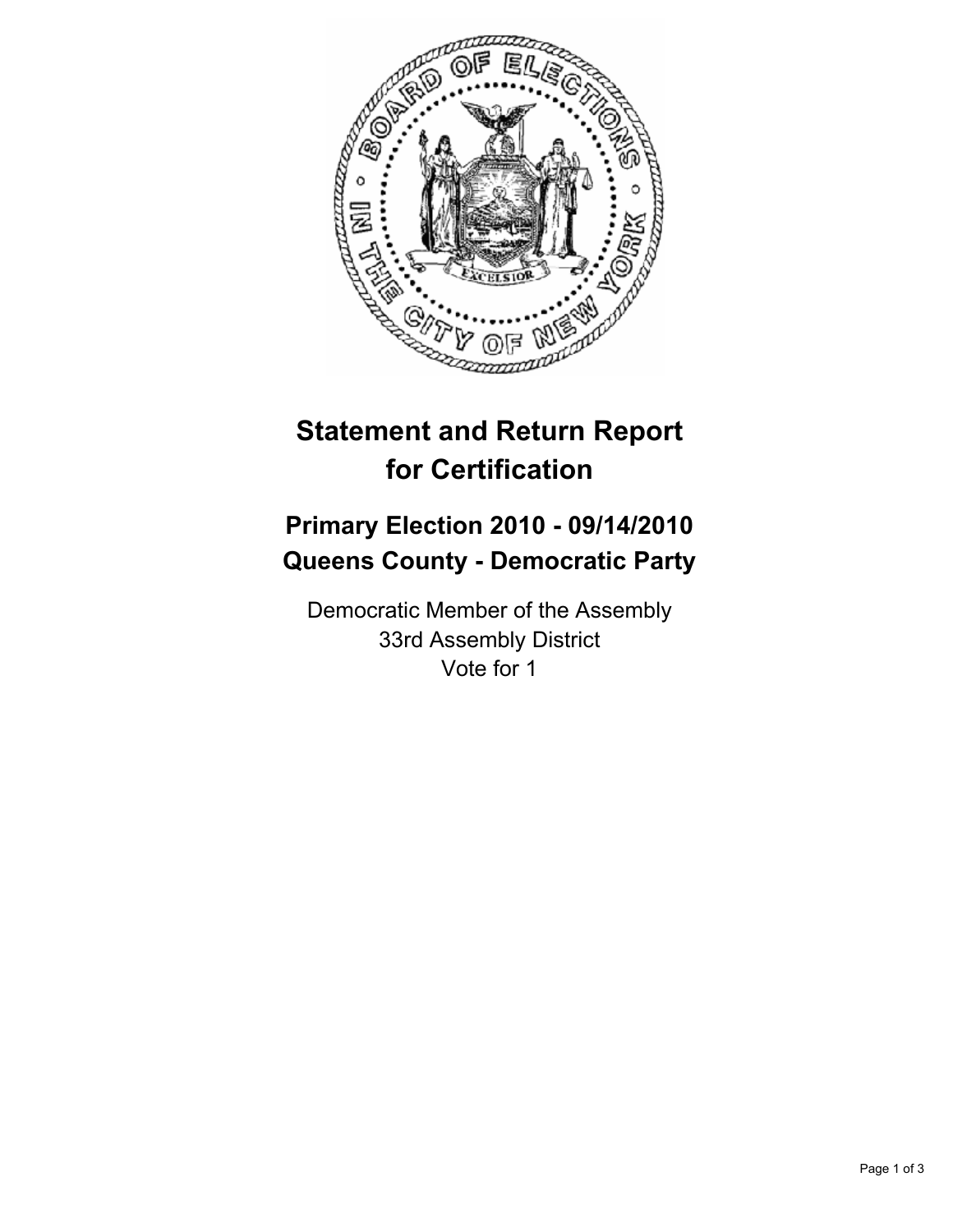

### **Assembly District 33**

| PUBLIC COUNTER                  | 5,393 |
|---------------------------------|-------|
| <b>EMERGENCY</b>                |       |
| ABSENTEE/MILITARY               | 137   |
| AFFIDAVIT                       | 27    |
| <b>BARBARA M CLARK</b>          | 3,539 |
| <b>CLYDE VANEL</b>              | 1,773 |
| <b>BOB FRIEDRICH (WRITE-IN)</b> |       |
| LEONARD FAZIDI (WRITE-IN)       |       |
| SHIRLEY (WRITE-IN)              |       |
| <b>Total Votes</b>              | 5.315 |